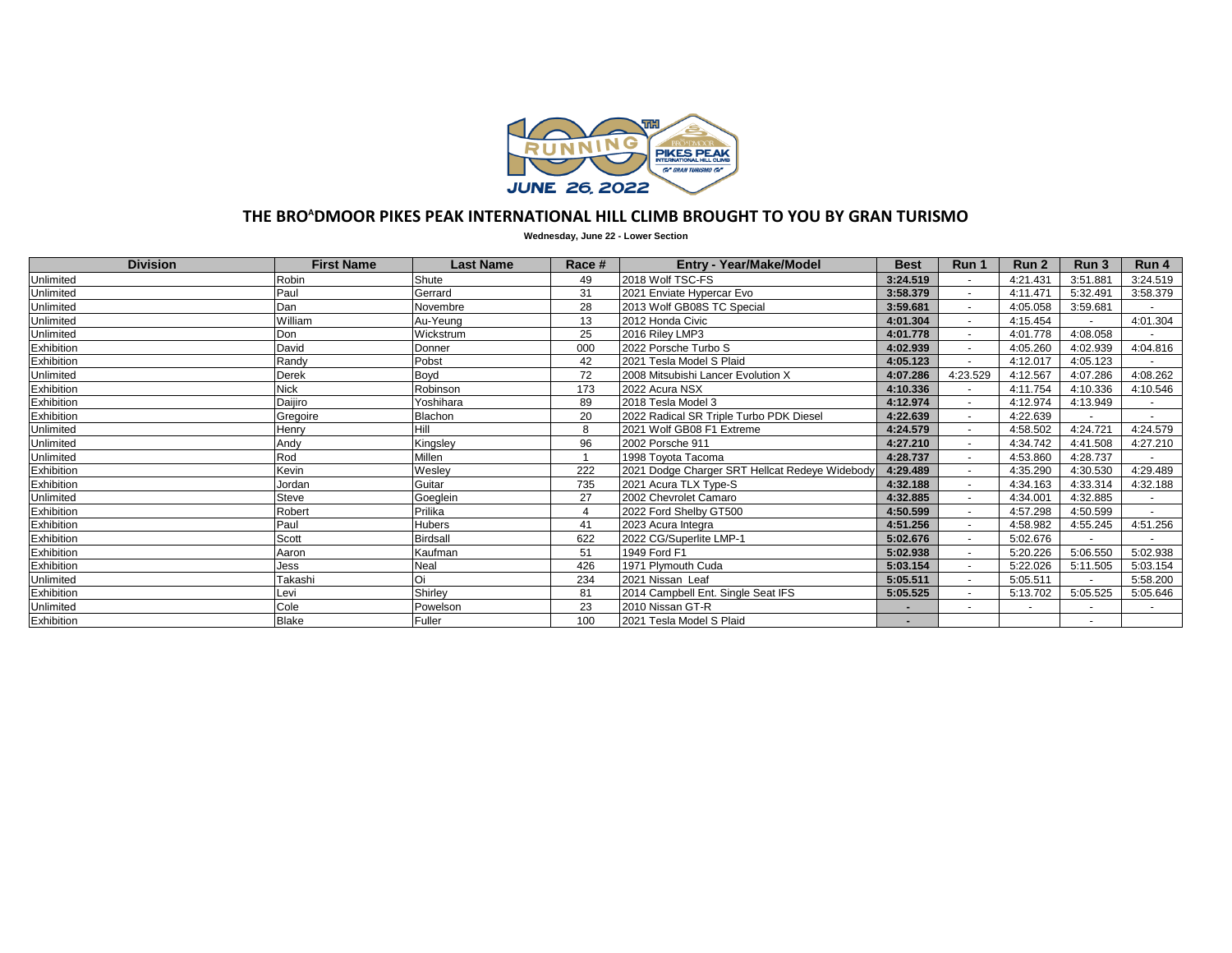

## **THE BRO<sup>A</sup>DMOOR PIKES PEAK INTERNATIONAL HILL CLIMB BROUGHT TO YOU BY GRAN TURISMO**

**Wednesday, June 22 - Middle Section**

| <b>Division</b>                       | <b>First Name</b> | Last Name | Race # | <b>Entry - Year/Make/Model</b>    | <b>Best</b> | Run 1    | Run <sub>2</sub> | Run 3    | Run 4    | Run 5     |
|---------------------------------------|-------------------|-----------|--------|-----------------------------------|-------------|----------|------------------|----------|----------|-----------|
| Time Attack 1                         | David             | Donohue   | 59     | 2019 Porsche GT2 RS Clubsport     | 2:30.531    | 2:33.719 | 2:33.337         | 2:31.154 | 2:30.531 |           |
| Time Attack 1                         | Jeff              | Zwart     | 11     | 2019 Porsche 935/19               | 2:34.912    | 2:40.851 | 2:36.868         | 2:35.805 | 2:35.142 | 2:34.912  |
| Time Attack 1                         | Gustav            | Lundh     | 911    | 2014 Porsche 911 Turbo S          | 2:35.193    | 2:39.567 | 2:38.679         | 2:36.957 | 2:35.193 |           |
| Time Attack 1                         | Laura             | Hayes     | 22     | 2021 BMW M2CSR                    | 2:43.374    | 2:53.839 | 2:46.461         | 2:43.989 | 2:44.060 | 2:43.374  |
| Time Attack 1                         | Robb              | Holland   | 99     | 2022 Porsche GT4RS                | 2:46.358    | 2:51.349 | 2:49.008         | 2:46.960 | 2:46.792 | 2:46.358  |
| Time Attack 1                         | Steve             | Zimmer    | 86     | 2014 Porsche 911 GT3 RS 4         | 2:47.597    | 2:51.490 | 2:49.156         |          | 2:47.597 |           |
| Time Attack 1                         | Scott             | Crouch    | 429    | 2014 Subaru WRX                   | 2:49.920    | 3:01.787 | 2:54.985         | 2:51.037 | 2:49.920 |           |
| Time Attack 1                         | James             | Robinson  | 902    | 2022 Acura NSX                    | 2:51.894    | 2:51.894 |                  |          |          |           |
| Time Attack 1                         | Chris             | Rimmer    | 555    | 2007 Subaru Impreza STI           | 2:53.361    | 3:05.310 | 2:59.667         | 3:00.614 | 2:56.347 | 2:53.361  |
| Time Attack 1                         | Matus             | Huska     | 212    | 2011 Audi TTs                     | 2:53.370    | 3:20.896 | 3:04.111         | 2:55.559 | 2:56.353 | 2:53.370  |
| Time Attack 1                         | Kathryn           | Mead      | 50     | 2019 Porsche GT4 Cayman Clubsport | 2:54.318    | 3:10.111 | 3:06.213         | 2:57.647 | 2:55.602 | 2:54.318  |
| Porsche Pikes Peak Trophy By Yokohama | Cam               | Ingram    | 9      | 2020 Porsche GT4 Clubsport        | 2:55.129    | 3:02.341 | 2:59.090         | 2:56.362 | 2:55.129 | 2:55.344  |
| Porsche Pikes Peak Trophy By Yokohama | Loni              | Unser     | 92     | 2019 Porsche GT4 Clubsport        | 2:55.904    | 3:03.625 | 3:01.436         | 2:56.911 | 2:55.904 | 2:58.073  |
| Time Attack 1                         | Dan               | Aweida    | 66     | 2012 Ford BOSS 302S Mustang       | 2:57.037    | 3:27.490 | 3:08.078         | 3:00.765 | 2:57.037 |           |
| Time Attack 1                         | Chris             | Becker    | 16     | 2016 Porsche GT4 Clubsport        | 2:57.587    | 3:11.277 | 3:06.239         | 3:02.728 | 2:59.367 | 2:57.587  |
| Porsche Pikes Peak Trophy By Yokohama | George            | Hess III  | 744    | 2020 Porsche GT4 Clubsport        | 2:57.862    | 3:06.561 | 3:05.063         | 3:01.679 | 2:57.862 | 3:05.757  |
| Time Attack 1                         | Justin            | Lumbard   | 113    | 2021 Acura TLX Type-S             | 2:58.917    | 3:23.283 | 3:09.037         | 2:58.946 | 2:58.917 | 3:01.552  |
| Time Attack 1                         | Philippe          | Marion    | 131    | 2007 Porsche 911 GT2 (997 type)   | 2:59.708    | 3:13.091 | 3:09.140         | 2:59.708 | 3:01.157 |           |
| Time Attack 1                         | Raymund           | Guerrero  | 888    | 2008 Dodge Viper                  | 3:00.234    | 3:28.975 | 3:22.460         | 3:06.371 | 3:00.234 | 3:00.714  |
| Time Attack 1                         | David             | Hackl     | 2      | 1983 Audi Quattro                 | 3:01.008    | 3:14.393 | 3:06.303         | 3:06.945 | 3:01.008 | 03:02.979 |
| Porsche Pikes Peak Trophy By Yokohama | Gilles            | Nadeau    | 611    | 2020 Porsche GT4 Clubsport        | 3:03.219    | 3:19.670 | 3:17.023         | 3:12.345 | 3:05.076 | 3:03.219  |
| Porsche Pikes Peak Trophy By Yokohama | Jonny             | Lieberman | 73     | 2019 Porsche GT4 Clubsport        | 3:03.264    | 3:19.202 | 3:10.382         | 3:06.146 | 3:03.264 | 3:04.698  |
| Time Attack 1                         | Trevor            | Aweida    | 117    | 1984 Audi 4000                    | 3:04.078    | 3:23.612 | 3:12.495         | 3:07.269 | 3:05.968 | 3:04.078  |
| Porsche Pikes Peak Trophy By Yokohama | Charles "Chas"    | Wirken    | 903    | 2016 Porsche GT4 Clubsport        | 3:08.055    | 3:21.431 | 3:10.471         | 3:09.924 | 3:11.857 | 3:08.055  |
| Time Attack 1                         | Jonathan          | Newcombe  | 178    | 2020 Honda Civic Type siR         | 3:15.911    | 3:18.294 | 3:16.143         | 3:15.911 | 3:16.282 |           |
| Time Attack 1                         | Sead              | Causevic  | 79     | 2015 Audi S3 LMS                  |             |          |                  |          |          |           |